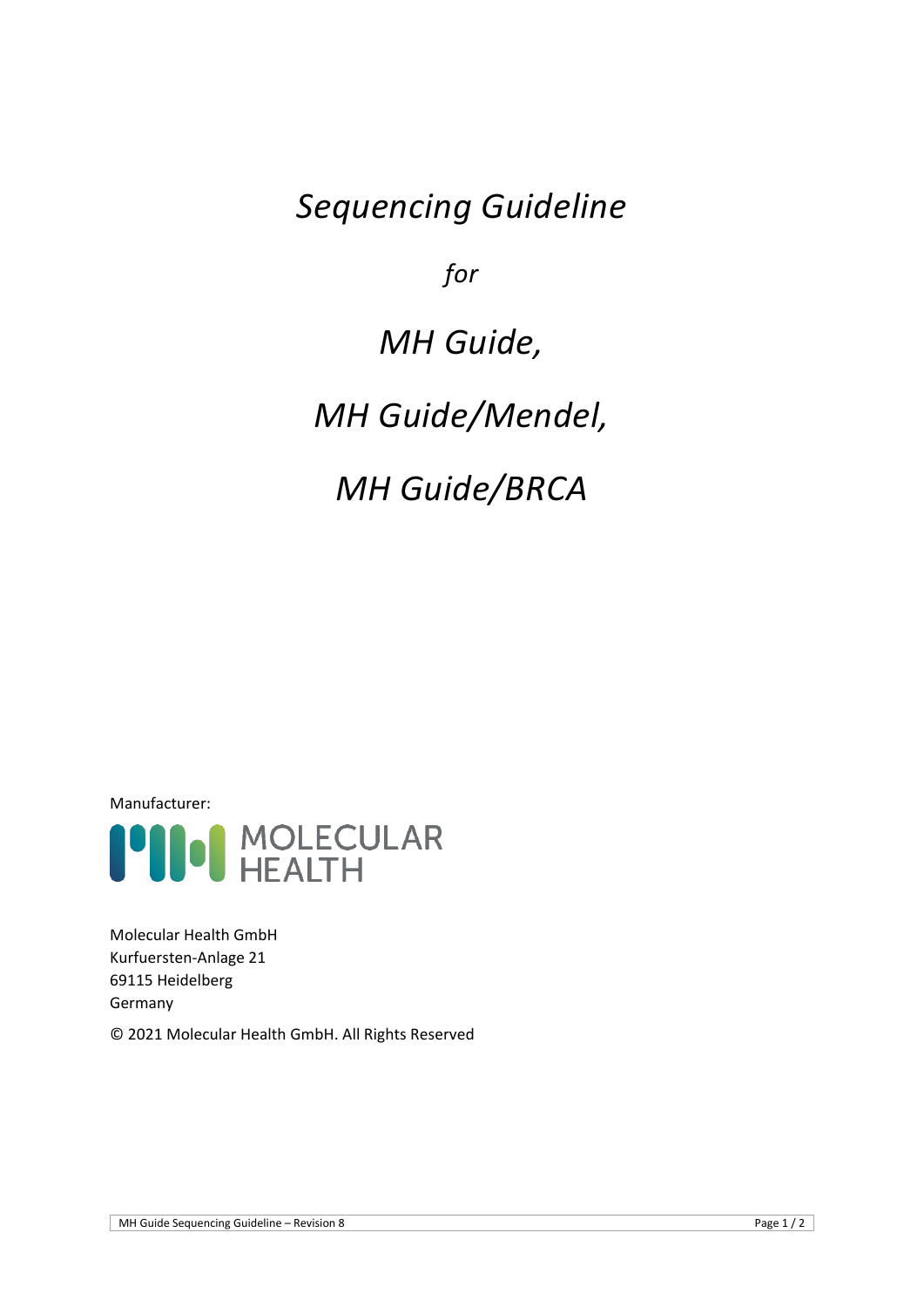# <span id="page-1-0"></span>Contents

| 1. |                                                                                               |  |
|----|-----------------------------------------------------------------------------------------------|--|
| 2. |                                                                                               |  |
|    |                                                                                               |  |
|    |                                                                                               |  |
|    |                                                                                               |  |
|    |                                                                                               |  |
|    |                                                                                               |  |
|    |                                                                                               |  |
|    |                                                                                               |  |
| 3. | Next-generation sequencing (NGS) data or genetic and molecular alteration data requirements 5 |  |
|    |                                                                                               |  |
|    |                                                                                               |  |
|    |                                                                                               |  |
| 4. |                                                                                               |  |
|    |                                                                                               |  |
|    |                                                                                               |  |
|    |                                                                                               |  |
|    |                                                                                               |  |
|    |                                                                                               |  |
|    |                                                                                               |  |
|    |                                                                                               |  |
|    |                                                                                               |  |
|    |                                                                                               |  |
|    |                                                                                               |  |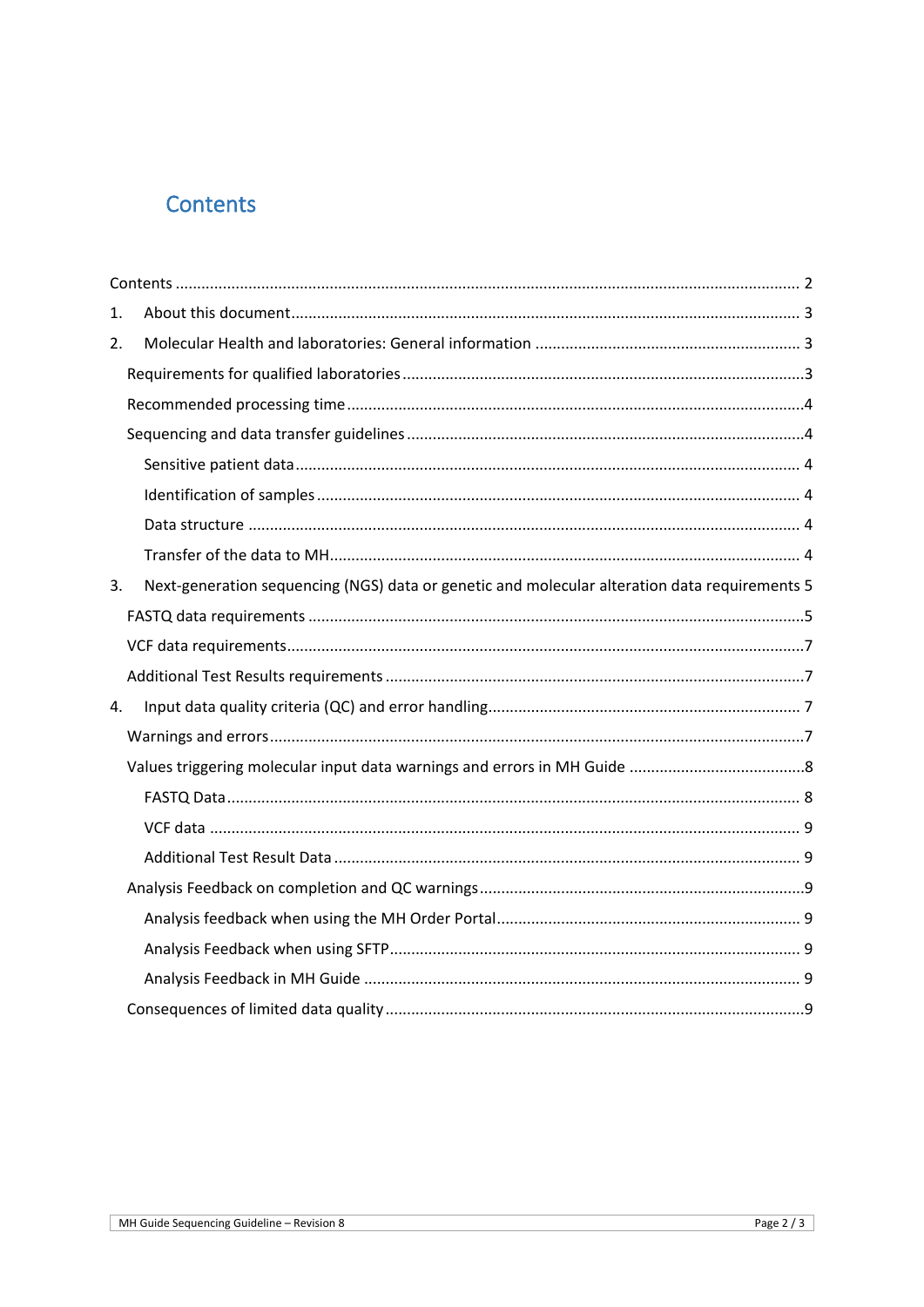# <span id="page-2-0"></span>1. About this document

This document describes the necessary process requirements to enable data analyses using MH Guide, MH Guide/Mendel, and MH Guide/BRCA. It includes a description of the quality of the starting materials and additional technical requirements. If not stated otherwise, the notion of MH Guide covers MH Guide, MH Guide/Mendel, and MH Guide/BRCA.

The sequencing laboratory is a qualified laboratory capable of providing input data for MH Guide. Qualified laboratories may at the same time also be MH Guide, MH Guide/Mendel or MH Guide/BRCA customers.

This sequencing guideline must be followed to ensure analytical product performance and the Service Level Agreement (SLA) of MH Guide.

# <span id="page-2-1"></span>2. Molecular Health and laboratories: General information

Molecular Health (MH) provides MH Guide to healthcare professionals incl. clinical laboratories via a web application as a Software as a Service (SaaS). The underlying infrastructure (e.g., servers and databases) is operated at a data center on servers managed by MH. Since the final variant detection including their interpretation by MH Guide strongly depends on sample quality and consequently on the Next Generations Sequencing (NGS) data quality provided by the lab, the following document lists the sequencing guidelines, including sample criteria, that must be fulfilled by the laboratory and the hospital/physician providing the sample to the laboratory. This sequencing guideline lists the requirements for the various molecular alteration data that are supported as input data for MH Guide analyses, in particular:

- Data in FASTQ format
- Data in Variant Call File (VCF) format
- Data from additional tests

Data assessed are either from an IVD or a validated laboratory procedure of a lab fulfilling the requirements detailed in section ["Requirements for qualified laboratories"](#page-2-2).

For information on MH Guide, including web browser access, SaaS, SLA and Support Services, see the master service agreement and the Instructions for Use.

# <span id="page-2-2"></span>Requirements for qualified laboratories

To ensure the quality and reproducibility of the processes, molecular alteration data shall be obtained from laboratories that are qualified to conduct medical genetic testing fulfilling the regulatory and statutory requirements from the regulatory environment MH Guide is marketed in. Dependent on the regulatory environment, laboratories should be accredited according to pertinent standards and regulations, such as e.g., ISO 15189 or the Clinical Laboratory Improvement Amendments (CLIA).

Somatic WES assays in MH Guide must be performed with a control (normal) sample to ensure the quality of the overall interpretation of somatic and germline variants. For somatic panel assays in MH Guide a somatic sample needs to be provided. For MH Guide/Mendel and MH Guide/BRCA, a germline sample is required.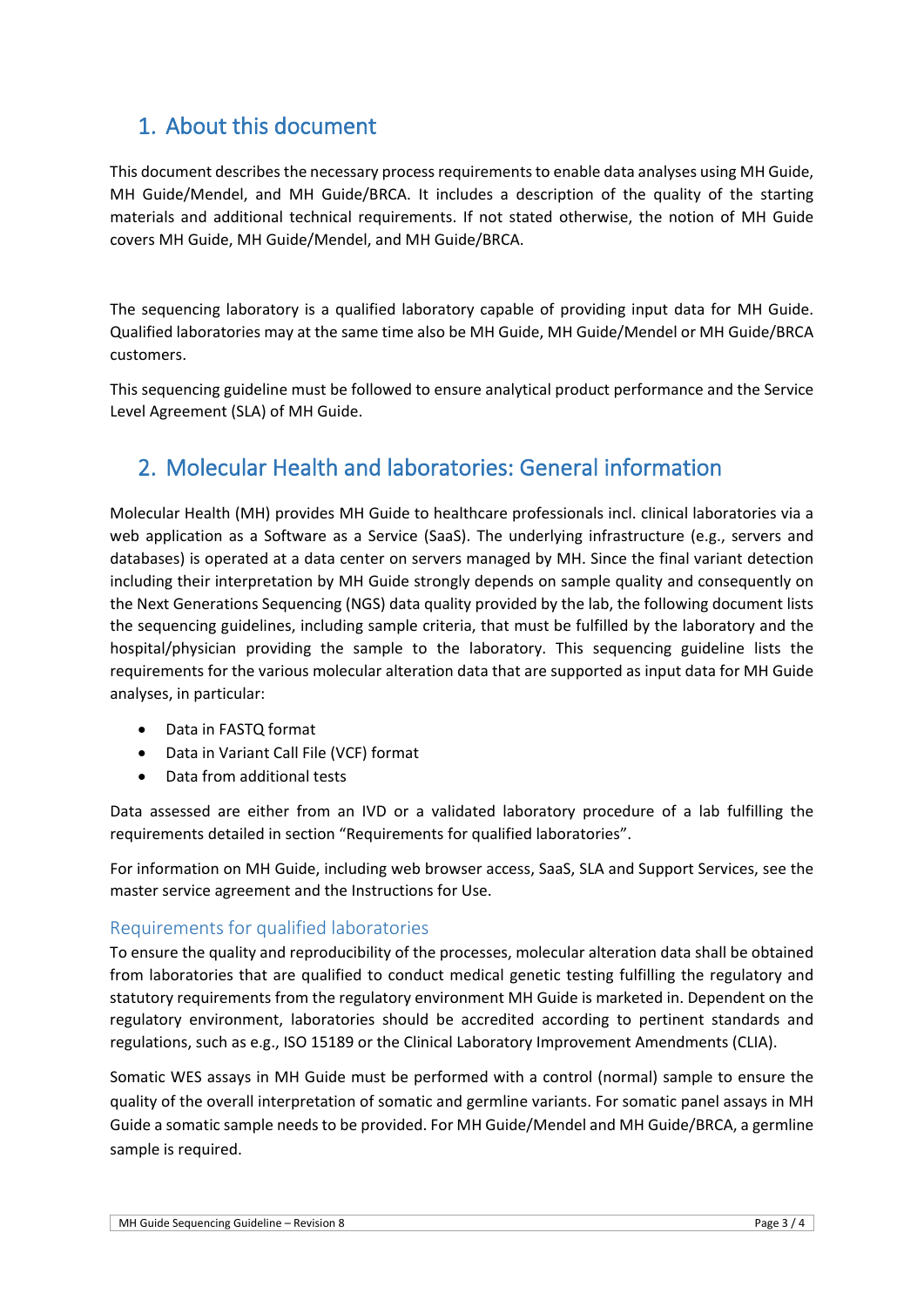Sample material that has not been used for sequencing is stored for two months by the sequencing lab, unless stipulated otherwise. Upon request of the ordering entity, the material must be destroyed or returned to the ordering entity or the patient.

If the laboratory uses its own Variant Detection Pipeline (VDP) and delivers a VCF file, the laboratory is obliged to store the FASTQ, the BAM files and the VCF according to the applicable regulations in the territory.

If the laboratory provides FASTQ and uses MH Guide for variant detection, the laboratory is obliged to store the FASTQ file according to the applicable regulations in the territory. If other intermediate files need to be retained by applicable regulations, these can be downloaded from MH Guide for a period of 30 days after analysis completion.

# <span id="page-3-0"></span>Recommended processing time

MH strongly recommends lab processing times (from sample to FASTQ/VCF) of maximum 10-15 business days to allow for a timely availability of analysis results for clinical decision making.

# <span id="page-3-1"></span>Sequencing and data transfer guidelines

# <span id="page-3-2"></span>Sensitive patient data

MH Guide processes the samples and data associated with the patient exclusively in pseudonymized form, e.g., by using a bar code assigned to the patient or a patient ID. The physician/laboratory guarantees that MH cannot identify the patient.

# <span id="page-3-3"></span>Identification of samples

The **MH Guide order number** is a unique identifier (**Case ID**). Samples associated with this ID can be identified at every step of the process. This number is transmitted to MH using either the MH Order Portal or the SFTP process.

Scenario 1: The order is placed via the MH Order Portal and the Case ID is generated by MH. This Case ID must be used at every step of the process, including file upload via SFTP.

Scenario 2: All files including the CaseID.xml are transferred via SFTP, without using MH Order Portal. In this case, the MH Guide client can provide their own Case ID, which must be used by the lab when uploading data following the specifications in the MH Guide Instructions for Use.

# <span id="page-3-4"></span>Data structure

The MH Guide, MH Guide/Mendel, MH Guide/BRCA, and MH Order Portal Instructions for Use provide a detailed description of the supported data formats and naming conventions to be used.

# <span id="page-3-5"></span>Transfer of the data to MH

Molecular alteration data in FASTQ or VCF format can be uploaded via the MH Order Portal or, for high throughput, via SFTP. The runtime for the data upload depends on the network bandwidth, on the assay type, coverage, and other parameters.

The MH Guide, MH Guide/Mendel, MH Guide/BRCA, and MH Order Portal Instructions for Use provide a detailed description of the data transfer process.

All raw files (FASTQ files) must be in gzip format.

For good performance of the data upload an internet connectivity of 100 Mbit/s should be available on the site from which data are uploaded.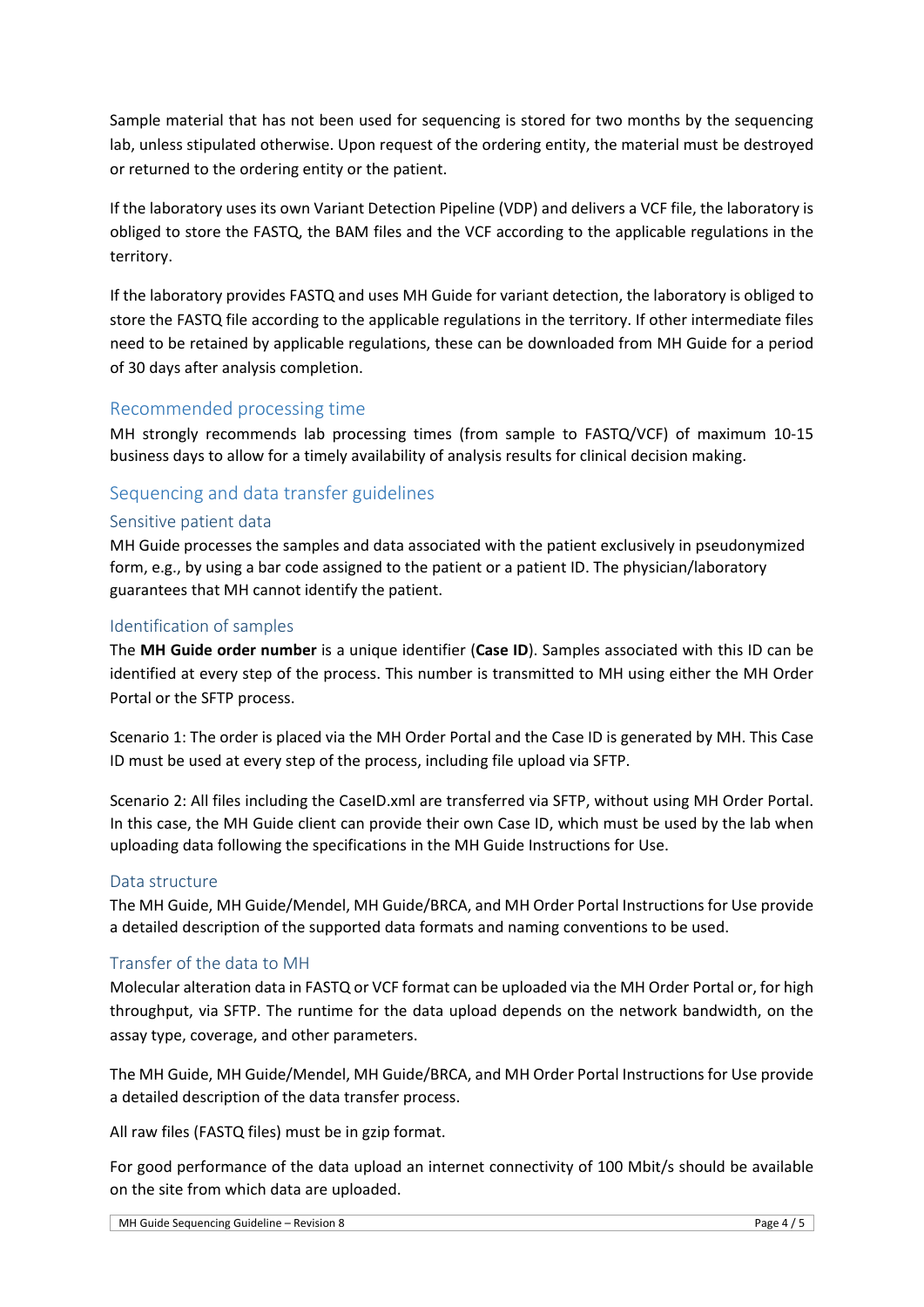Better would be **1 Gbit/s** (the MH data center provides this bandwidth), since the data transfer of larger FASTQ files (size depends on target region and on coverage) might take a long time. So, for WES and FASTQ transfer MH strongly suggests 1Gbit/s internet connectivity to ensure upload performance.

The **network transfer time**, if the line is completely reserved for the transfer, is:

- MH Panel (500x average coverage, 1 GB gzipped) using a 100 Mbit/s upload line: **5 min (best case)**
- MH Panel (500x average coverage, 1 GB gzipped) using a 1 Gbit/s upload line: **1 min (best case)**
- WES (200x average coverage, 20 GB gzipped) using a 100 Mbit/s upload line: **2 hours (best case)**

WES (200x average coverage, 20 GB gzipped) using a 1 Gbit/s upload line: **10 min (best case)**

# <span id="page-4-0"></span>3. Next-generation sequencing (NGS) data or genetic and molecular alteration data requirements

# <span id="page-4-1"></span>FASTQ data requirements

# *Sample and sequencing requirements*

The determination of the **tumor content** of tumor samples is typically performed by a pathologist and the result for each sample is transmitted to MH via the MH Order Portal or in an xml file via SFTP. A tumor cellularity of > **20%** is required for somatic analyses with MH Guide. CNA detection requires a tumor cellularity > **50%**. Analytical performance for CNA detection in MH Guide cannot be ensured with lower tumor content.

For FASTQ input: During the onboarding process, the laboratory must transmit the BED file matching the WES, Panel Kit used for sequencing. If another BED file is used in subsequent sequencing runs, then the new BED file must be provided to MH. The MH Guide customer is responsible for transmitting this information in order to ensure proper processing of the files.

# *DNA sequencing specifications for somatic panel analyses using MH Guide (FASTQ)*

# **DNA enrichment/Kits:** hybrid capture based

# **Read Type**: Illumina PairedEnd

# **Quality Values:**

- Error rate of read #1 and #2:  $\leq$ 1% (error rate of the reads matching the PhiX Spike-In)
- Bases exceeding Q30: > 90%
- QC values as listed in section [4](#page-6-2) must be fulfilled

**Adapter Trimming:** Adapter trimming (e.g., needed for FFPE samples) by the laboratory is **mandatory**

# **Real coverage (diagnostic coverage)**\* of the **panel**:

Somatic **Panel** analyses with MH Guide require an average real coverage\* of 500x or a minimum average real coverage of **> 300x**, in which at least 96% of the target region has **> 100x** average real coverage. Higher coverages (>500x) may generate substantially bigger files and need high computing resources, depending on the target region size. Coverages up to 2000x are supported by MH on request and are associated with higher prices. Details are defined in the Master Service Agreement (MSA).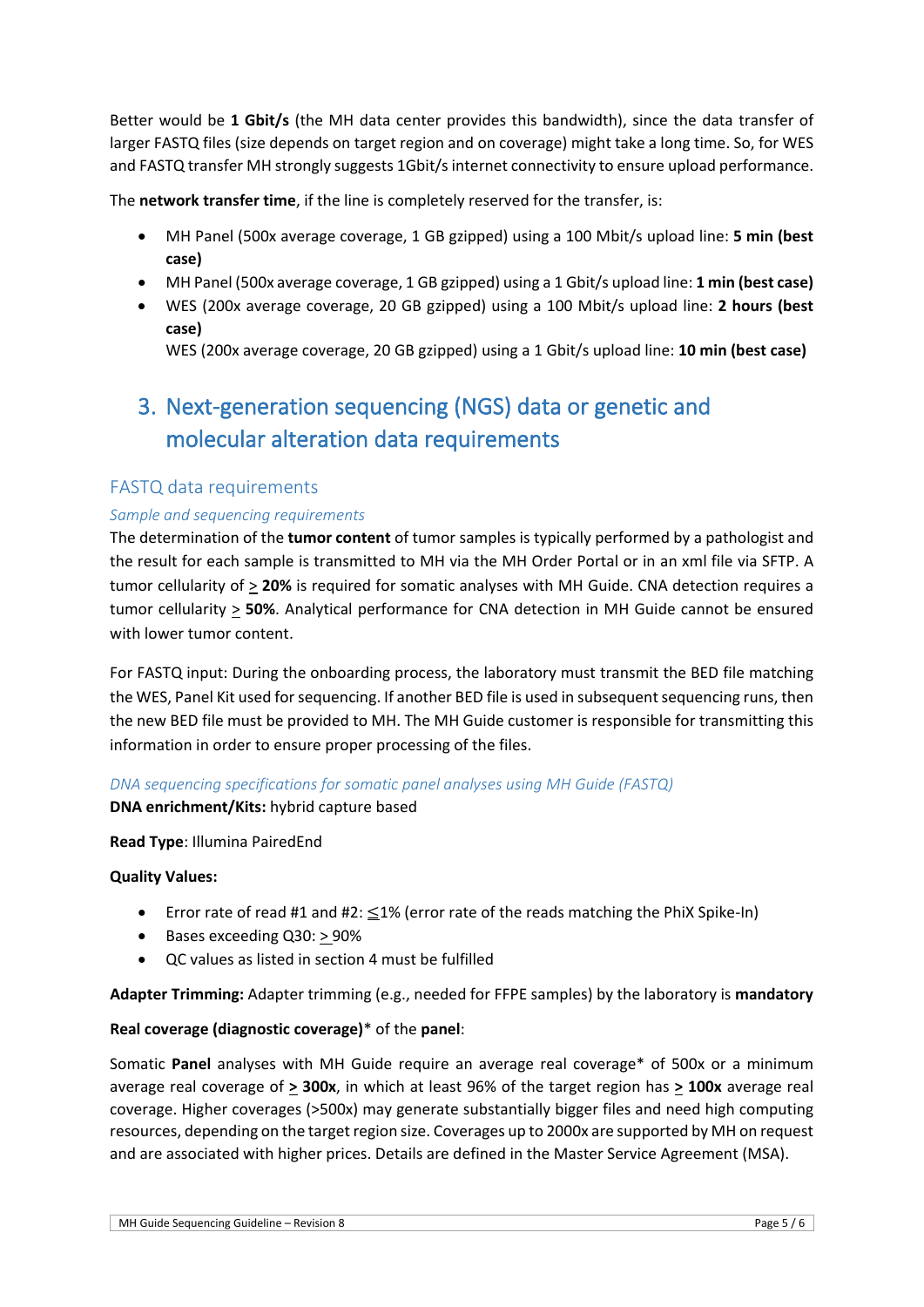\* The **average real coverage** is defined as on-target coverage after removal of duplicate read pairs. The target region is the enriched region for sequencing, which is defined via a BED file. The value can be seen in the quality analysis section in MH Guide as "Average real coverage" (see also section [4\)](#page-6-2).

# *Other Panel specifics:*

(optional) RNA sequencing for detection of fusions: > 10 Mio Illumina Paired End reads, minimum read length 50 bp; Supported assay types: Whole Transcriptome, hybrid capture. Datasets with up to 262 million Paired End Reads are supported by MH.

# *DNA sequencing specifications for paired somatic/germline whole exome sequencing (WES) using MH Guide VDP (FASTQ)*

**DNA enrichment/Kits:** hybrid capture based, e.g., Agilent SureSelectXT Human All Exon, V6 or V7.

#### **Read Type**: Illumina Paired End

#### **Quality Values:**

- Error rate of read #1 and #2  $\leq$  1% (error rate of the reads matching the PhiX Spike-In)
- Bases exceeding Q30: > 90%
- QC values as listed in section [4](#page-6-2) must be fulfilled

#### **Read Length:** max 400 bases

**Adapter Trimming:** Adapter trimming (e.g., needed for FFPE samples) by the laboratory is **mandatory**

#### **Real coverage (diagnostic coverage)**\* of the **exome**:

Paired **Exome** analyses with MH Guide require for the somatic sample a minimum average real coverage\* of > **200x**, in which at least 80% of the target region has > **100x** average real coverage in the tumor sample. MH strongly recommends to sequence **both** tumor and control (germline) samples for the WES experiment to reach a comprehensive variant interpretation. Variant calling accuracy is described in the MH Guide Instructions for Use. Average real coverage for the control sample can be reduced to **40x** at the minimum. To improve precision and sensitivity and to ensure accurate identification of somatic SNVs and Indels that are also present at low frequency in the control sample, a coverage of 100x for this sample is recommended. Higher coverages (>200x) of the whole exome for the tumor sample generate substantially bigger files and need high computing resources, depending on the target region. Coverages up to 600x for the somatic sample and 160x for the germline control sample are supported by MH on request and are associated with higher prices. Details are defined in the Master Service Agreement (MSA).

\* The **average real coverage** is defined as on-target coverage after removal of duplicate read pairs. The target region is the enriched region for sequencing, which is defined via a BED file. The value can be seen in the quality analysis section in MH Guide as "Average real coverage" (see also section [4\)](#page-6-2).

#### *Other WES specifics:*

CNA detection requires a tumor cellularity > 50%.

(optional) RNA sequencing for detection of fusions: > 10 Mio Illumina Paired End reads, minimum read length 50 bp; Supported assay types: Whole Transcriptome, hybrid capture. Datasets with up to 262 million Paired End Reads are supported by MH.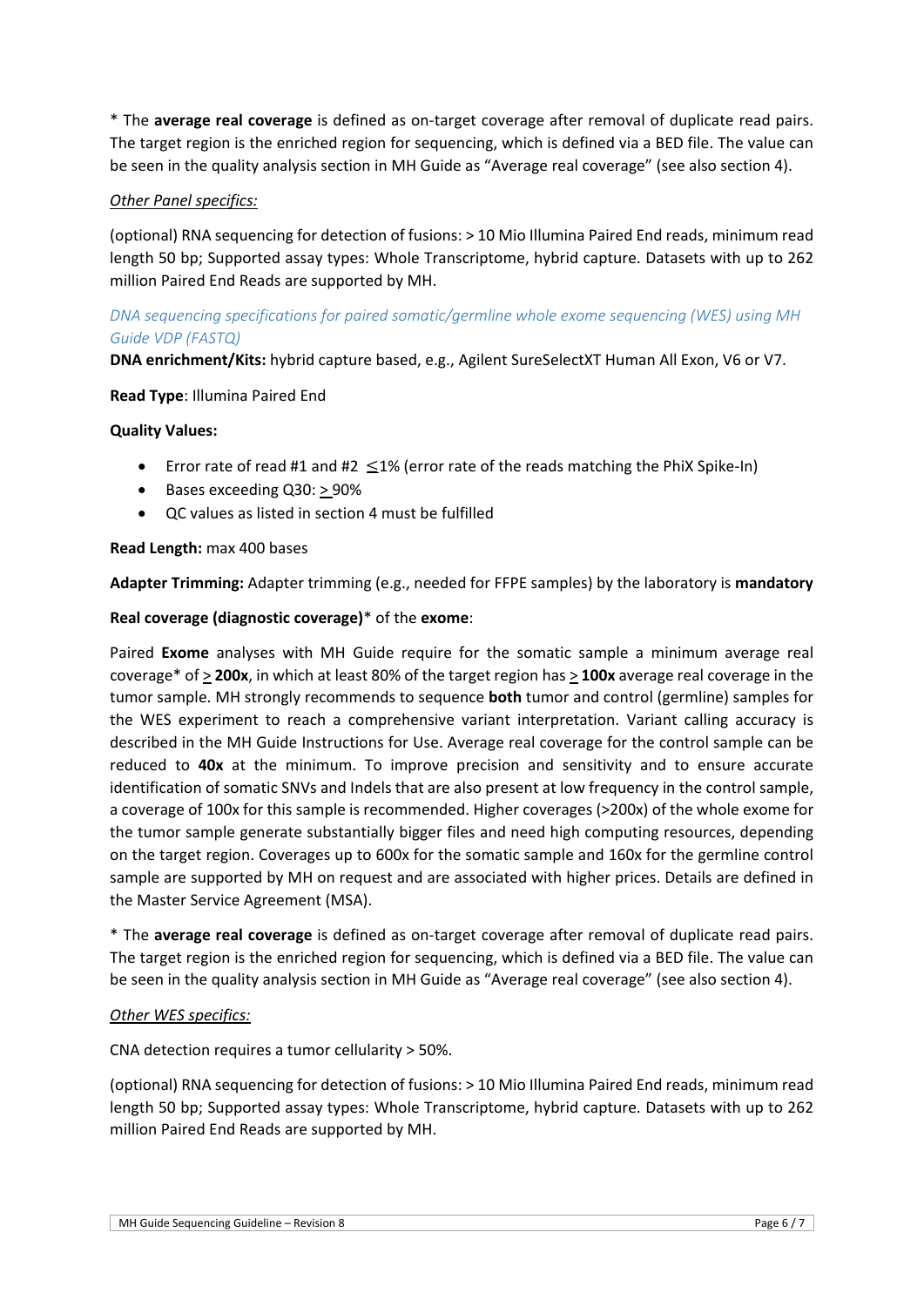#### *DNA sequencing specifications using MH Guide/Mendel and MH Guide/BRCA VDP (FASTQ)*

Germline analyses with MH Guide/Mendel or MH Guide/BRCA require a minimum average diagnostic (real) coverage\* of > **100x**, in which at least **96%** of the target region has > **40x** average real coverage.

**DNA enrichment/Kits:** hybrid capture based

**Read Type**: Illumina Paired End

**Read Length:** max 400 bases

#### **Quality Values:**

- Error rate of read #1 and #2:  $\leq$ 1% (error rate of the reads matching the PhiX Spike-In)
- Bases exceeding Q30: > 90%
- QC values as listed in section [4](#page-6-2) must be fulfilled

\* The **average real coverage** is defined as on-target coverage after deleting duplicate read pairs. The target region is the enriched region for sequencing, which is defined via a BED file. The value can be seen in the quality analysis section in MH Guide as "Average real coverage" (see also section [4\)](#page-6-2).

# <span id="page-6-0"></span>VCF data requirements

VCF data provided as molecular alteration input data must adhere to the MH VCF specification as detailed in the Instructions for Use. If support for VCF format adaption to the MH VCF format is required, MH provides adapters for range of pipelines or can implement a customized VCF adapter as a consulting service. Before analyzing VCF data with MH Guide, MH needs to set up a labtest in MH Guide that reflects the validated performance of the underlying LDT or IVD. For the setup of the labtest, please contact the MH customer support.

# <span id="page-6-1"></span>Additional Test Results requirements

Additional test results that can be added to individual MH Guide and MH Guide/Mendel cases, must originate from validated LDTs or IVDs to ensure only validated molecular alteration data is reported in MH Guide and MH Guide/Mendel.

# <span id="page-6-2"></span>4. Input data quality criteria (QC) and error handling

# <span id="page-6-3"></span>Warnings and errors

Warnings and errors are threshold values that highlight potential data issues and may require extra technical QC validation by the customer. MH reserves the right to inform the laboratory and/or the customer about input data QC issues.

An error is a threshold value that will result in a rejection of the data by MH.

Warnings and errors are triggered based on various coverage-based thresholds such as average real coverage or a higher fraction of targeted bases with lower than expected coverage.

Errors that lead to a rejection (failure) of the analysis typically occur when files do not match (e.g., different number of reads or non-matching IDs in paired-end FASTQ files), when the files are corrupted, when they are syntactically wrong, or when files uploaded to the MH SFTP server do not comply with MH file naming policies as defined in the MH Guide, MH Guide/Mendel, and MH Guide/BRCA Instructions for Use.

For analyses based on VCF input data, the analysis also fails, if no valid variants were found in the VCF. This may indicate that the format does not conform to the MH VCF format.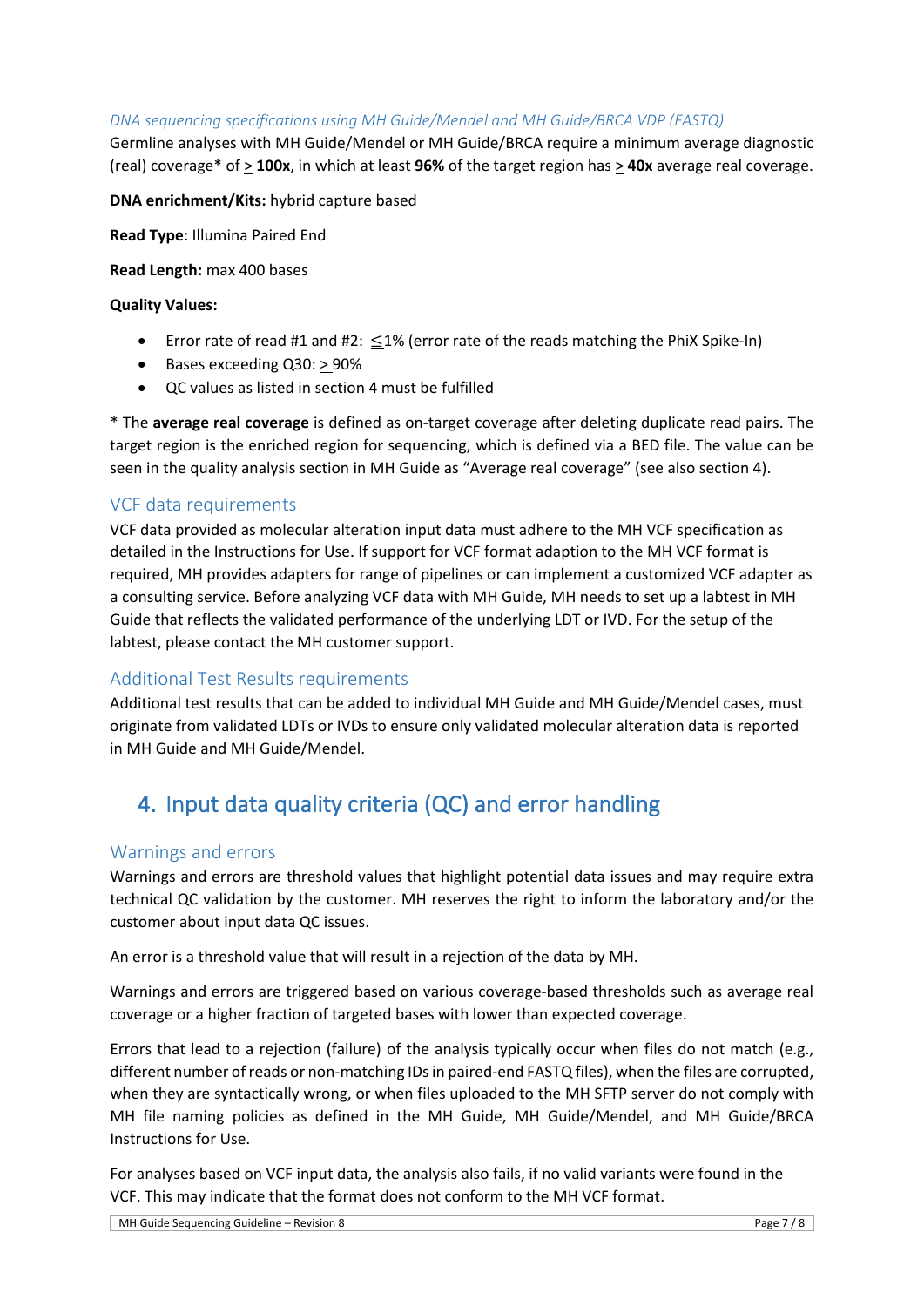Warnings and errors are indicated for each case with a yellow case data icon. Detailed QC statistics are available for the user in the QC log files for a case in MH Guide and MH Order Portal. Additional details are provided in the MH Guide, MH Guide/Mendel, and MH Guide/BRCA Instructions for Use.

# <span id="page-7-1"></span><span id="page-7-0"></span>Values triggering molecular input data warnings and errors in MH Guide FASTQ Data

# **MH Guide Whole Exome (WES) paired analyses:**

- Number of **read pairs (FASTQ)**:
	- o Warning threshold < 50.000
- Fraction of **targeted bases with minimum real coverage** (100x) (after aligning): o Warning threshold Exome (tumor): < 80%
- Average **real coverage** (excluding duplicates):
	- o Warning threshold (tumor) < 200x
	- o Warning threshold (control) < 40x
- Fraction of **mapped reads** (after aligning):
	- o Warning threshold < 95%
	- o Error threshold: < 85%
- Fraction of **discordant read pairs** (after aligning):
	- o Warning threshold: > 5%

# **MH Guide unpaired (panel) analyses:**

- Number of **read pairs (FASTQ)**:
	- o Warning threshold < 50000
- Fraction of **targeted bases with minimum real coverage** (100x), (after aligning): o Warning threshold: < 96%
- Average **real coverage** (excluding duplicates):
	- o Warning threshold: < 300x
- Fraction of **mapped reads** (after aligning):
	- o Warning threshold < 95%
	- o Error threshold: < 85%
- Fraction of **discordant read pairs** (after aligning):
	- o Warning threshold: > 5%

# **MH Guide/Mendel and MH Guide/BRCA unpaired analyses:**

- Number of **read pairs (FASTQ)**:
	- o Warning threshold < 50000
- Fraction of **targeted bases with minimum real coverage** (20x), (after aligning):
	- o Warning threshold: < 96%
	- o **Error** threshold: < 80%
- Average **real coverage** (excluding duplicates):
	- o Warning threshold: < 100x
- Fraction of **mapped reads** (after aligning):
	- o Warning threshold < 95%
	- o Error threshold: < 85%
- Fraction of **discordant read pairs** (after aligning):
	- o Warning threshold: > 5%